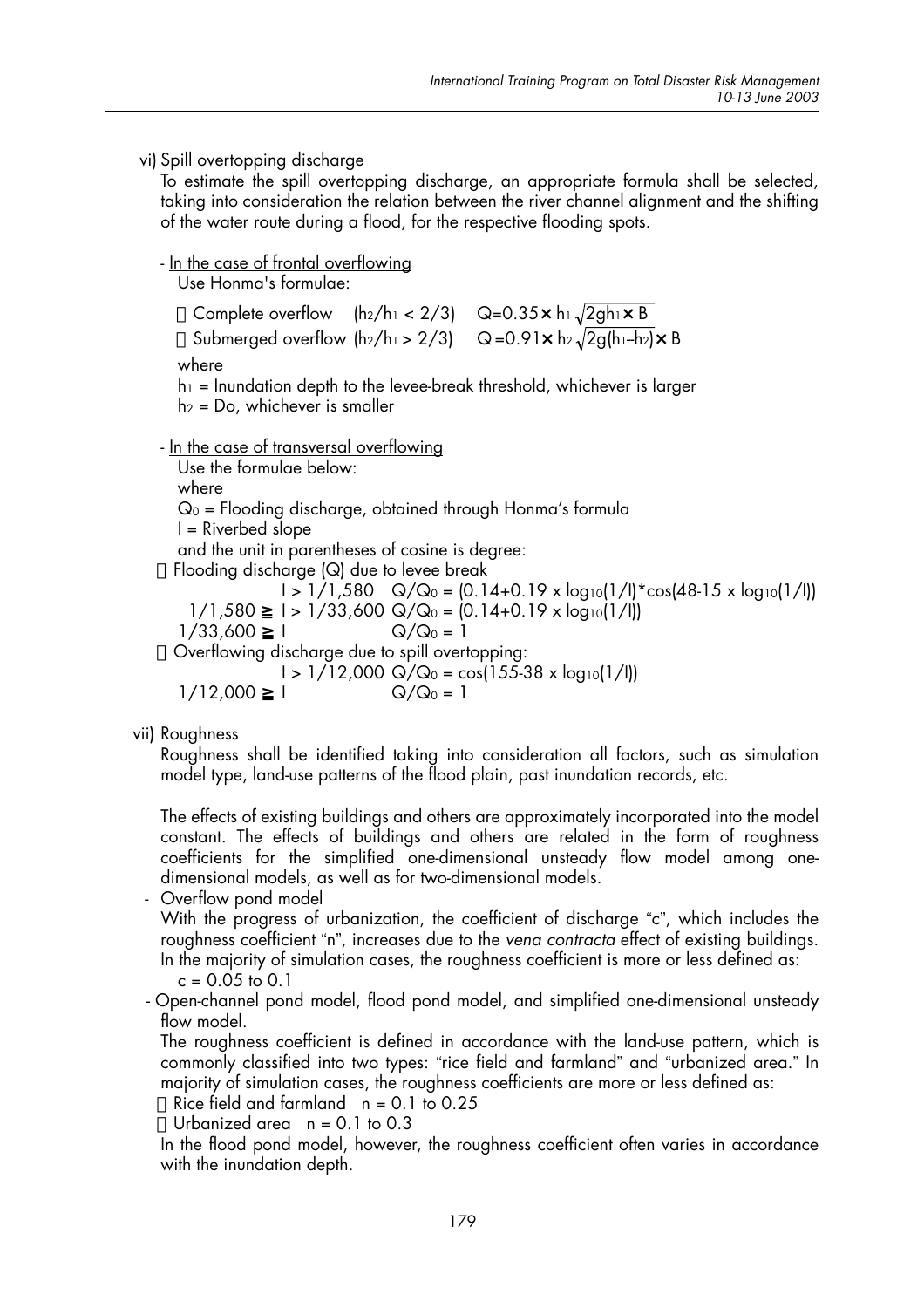### - Two-dimensional unsteady flow model

The formula shown below is proposed to define the roughness coefficient of the flood plain "n", integrating the roughness coefficients, through the weighted average formula, on those facilities other than buildings, the tenement rate " " and the inundation depth

"h". The areas of respective land-use patterns are to be identified for each divided mesh. Aaricultural land:

 $A_1$  = Area of rice field, farmland, forest, orchard, bamboo thicket, etc.

 $n_1$  = Roughness coefficient for agricultural land

 $R$ 

 $A_2$  = Area of national highways and major local roads, including sidewalks  $n_2$  = Roughness coefficient for roads

Other types of land-use:

 $A_3$  = Area of wasteland, grass lawn, marshland, salt field, etc.

 $n_3$  = Roughness coefficient for other types of land use

$$
n^{2}=n0^{2} + 0.020* \frac{100}{100}
$$
  

$$
n0^{2} = \frac{n1^{2} A1 + n2^{2} A2 + n3^{2} A3}{A1 + A2 + A3}
$$

where

 $n_1 = 0.060$ ,  $n_2 = 0.047$ , and  $n_3 = 0.050$ 

3) Performance of Flood Simulation Analysis

> The two-dimensional unsteady flow analysis is commonly applied, although other analysis methods may be used if appropriate in view of the topographic features of the flood plain. When dividing the flood plain into meshes, they should be consistent with the meshes for the averaged ground level data, coinciding with the "Numerical Map Information" or "National Land Numerical Information" data.

(5) Defining the Flood-prone Area

Identify the highest inundation level, through the flood simulation, of each divided mesh for overall cases of possible flooding spots and, in turn, define the maximum one for the respective divided meshes.

Estimate the inundation depth of each mesh by subtracting the averaged ground level (commonly, 50-m mesh in Japan) from the maximum inundation level as defined above, and finally, define the boundary of the flood-prone area, taking into consideration the relevant factors such as existing continuous structures and micro-topographic features.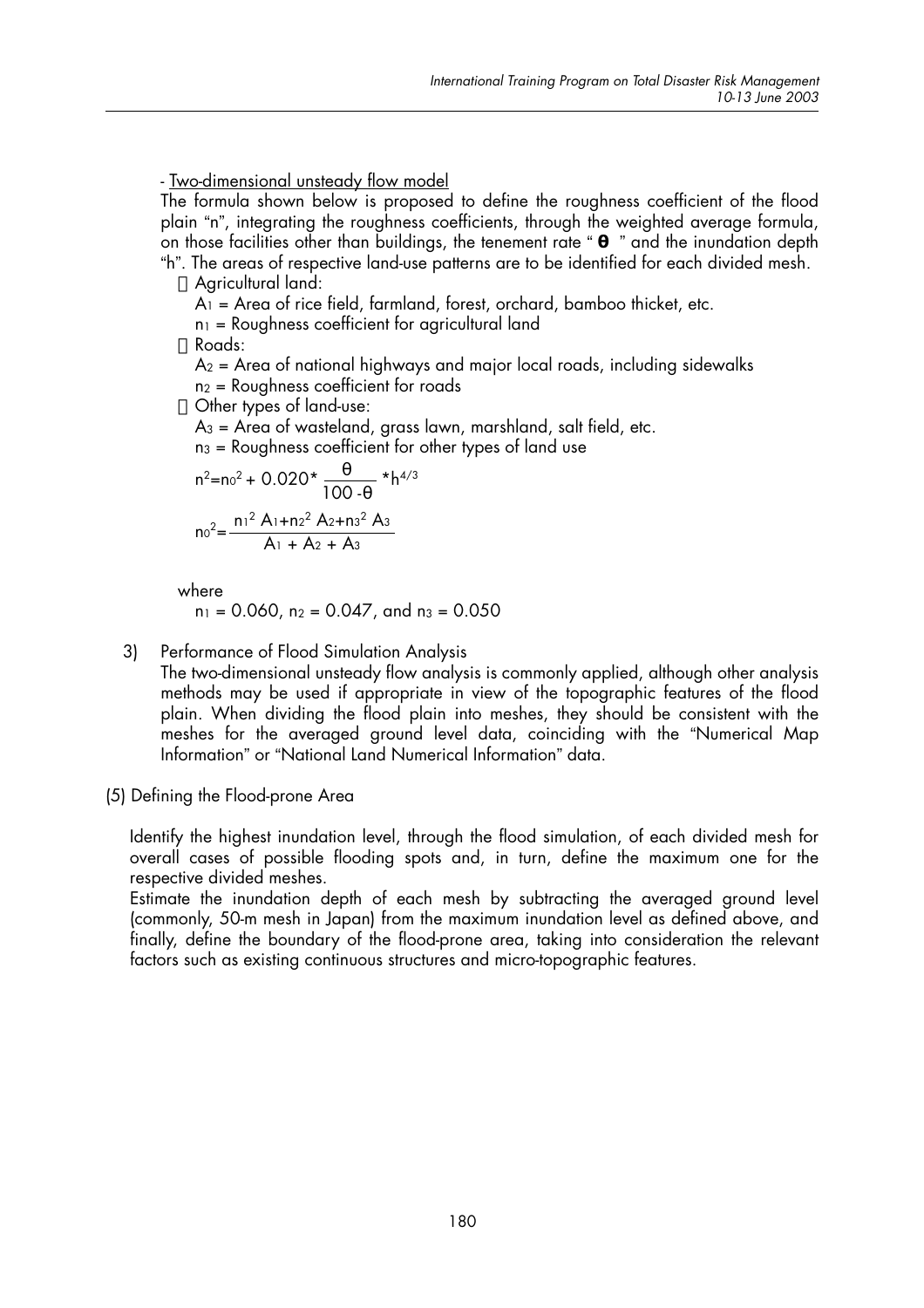

(6) Designation of Inundation Depth

Designation, by using colors, the inundation depth so that the local residents are able to easily understand accurate inundation information.

Inundation depth is normally classified into five ranks, as shown below. Whenever necessary, other ranks such as 2.0 to less than 3.0 m, 3.0 to less than 4.0 m and 4.0 to less than 5.0 m are acceptable.

| Category of<br>inundation depth | Reference description                             |  |
|---------------------------------|---------------------------------------------------|--|
| 0.0 <sub>m</sub>                | no inundation                                     |  |
| 0.5 <sub>m</sub>                | around the level of the knee of an adult          |  |
| 1.0 <sub>m</sub>                | around the level of the waist of an adult         |  |
| 2.0 <sub>m</sub>                | around the level of the eaves of the first floor  |  |
| 5.0 m                           | around the level of the eaves of the second floor |  |



Evacuation on foot in flowing water would be substantially difficult and dangerous. Accordingly, evacuation well in advance of the start of flooding, is strongly recommended.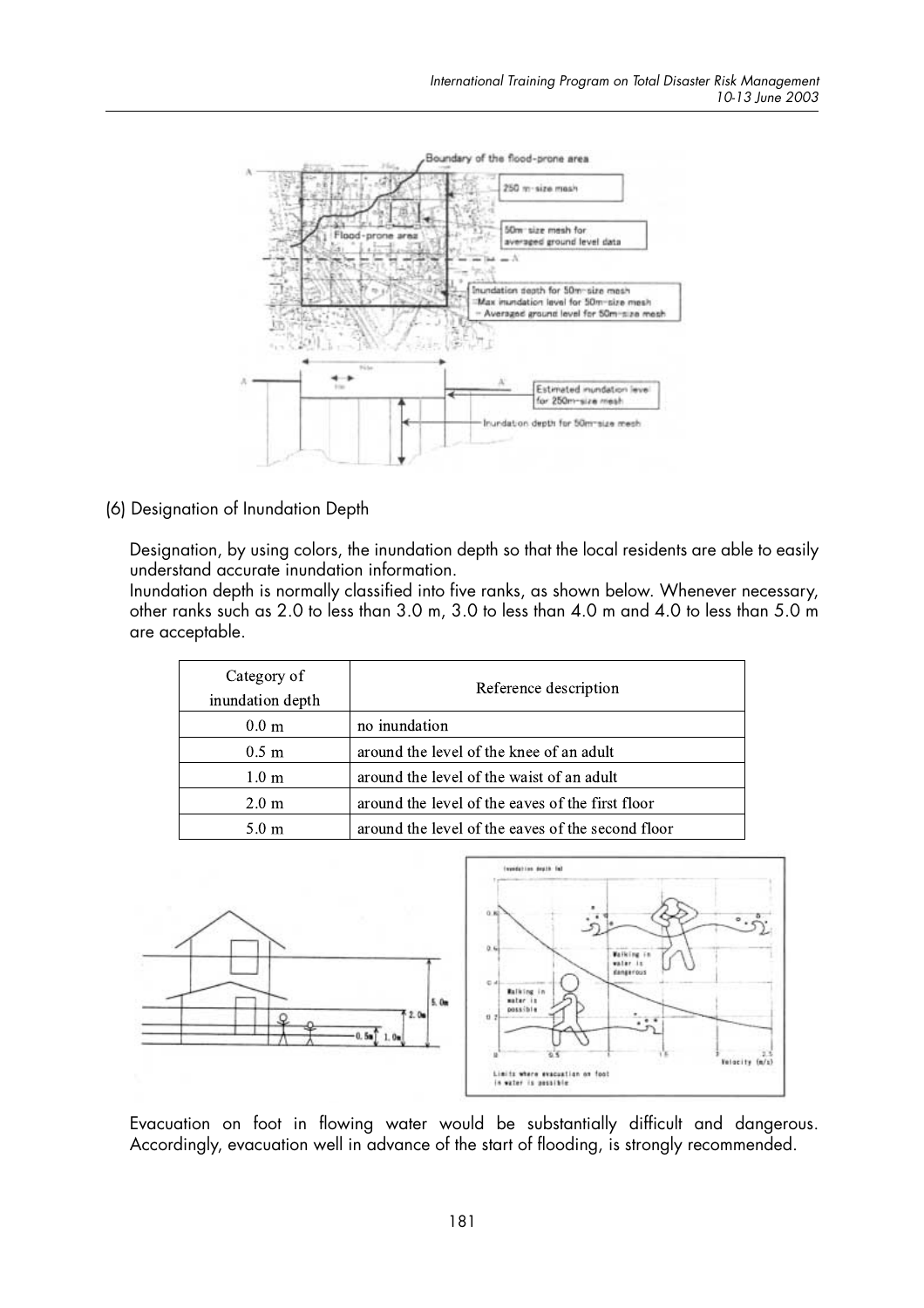### 8.5 Establishment of Evacuation Plans

1) Identification of Evacuation Refuges

Identify existing buildings and facilities suitable for use as refuges. It may be possible to set up the temporary refuges in the flood-prone area, which flood-resistance and number of stories have been affirmed in relation to the potential inundation depth.

2) Determination of Evacuation Means

It is not advisable to use cars to escape from flooding, except under special circumstances. Traffic jams and unexpected accidents may result from many residents evacuating by car at the same time. Evacuation on foot is a primary rule.

- 3) Identification of Evacuation Distance and Timing It is desirable that the distance of evacuation on foot shall be less than 2 km in all cases. Identify proper refuges for the respective areas to be evacuated, taking into consideration the distance and the accommodating capacity of the respective refuges.
- 4) Identification of Evacuation Routes Identify the evacuation routes that are safe from flooding and other disasters, such as mudflows and debris torrents. If recommended routes exist, clearly specify them on the map.
- 5) Identification of Dangerous Spots on Evacuation Routes Identify flood-prone roads, bridges and other potential dangerous spots, and clearly show them on the map.
- 6) Zoning of Areas to be Evacuated and Appropriate Evacuation Refuges Establish zonings for proper refuges, in correspondence with the location and population of the relevant areas to be evacuated, and the location and accommodating capacity of the respective refuges.
- 7) Establishment of Positive Assistance Plans to Vulnerable Residents Establish evacuation means for those who are vulnerable, such as the elderly and handicapped (preparation for evacuation, issuance of advisory evacuation warning, specifically-prepared refuges, etc.).
- 8) Establishment of Communication Channels Establish reliable communication channels for urgent, essential information, ensuring safe evacuation (TVs, radios, walkie-talkies, cable broadcast telephones, CATV, ordinary telephones, Internet homepages, messengers, loudspeaker vans, sirens, electric-light notice boards, etc.).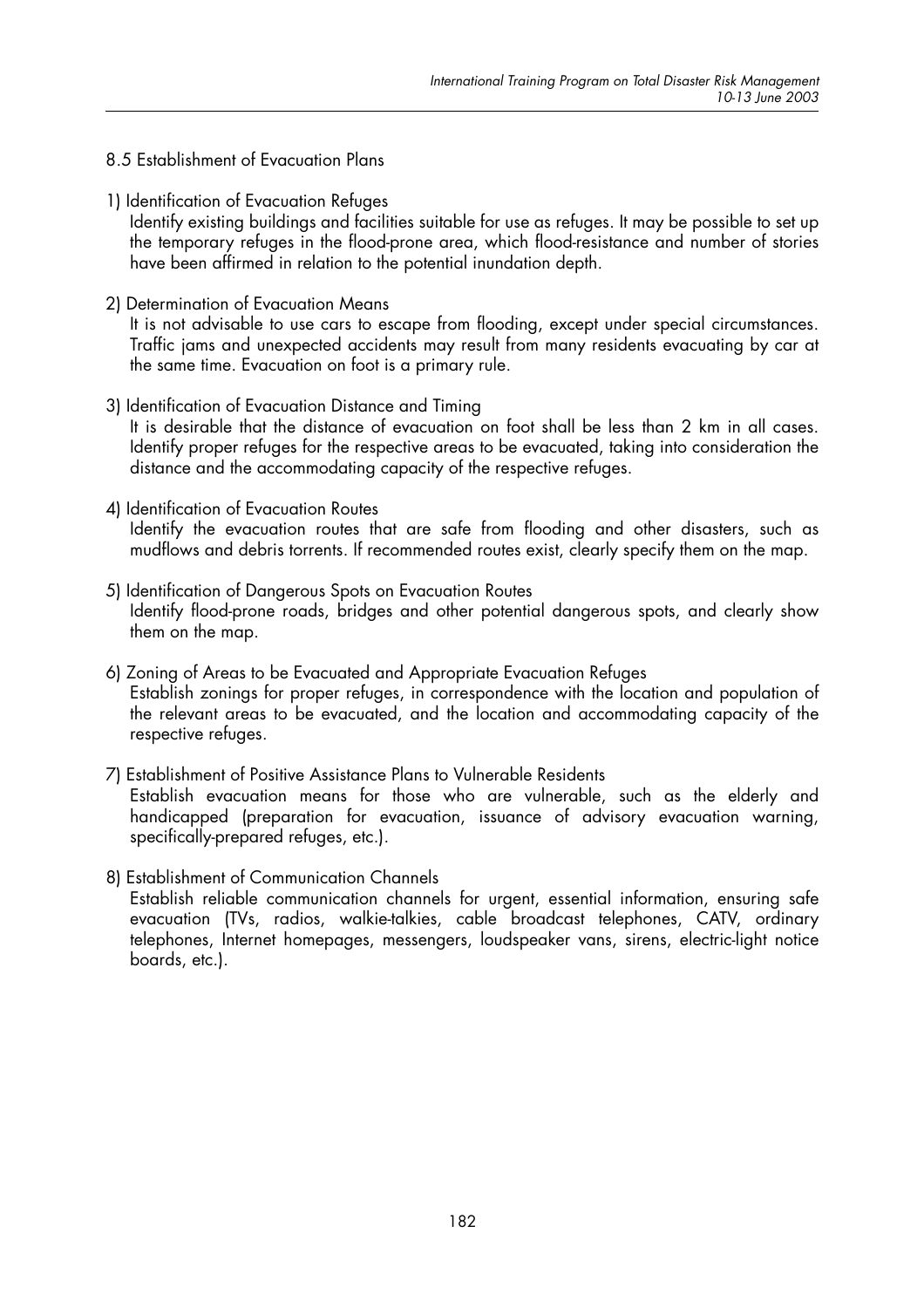8.6 Establishment of Issuance Criteria for Evacuation Warnings

Evacuation warnings are issued in the following order and steps:

| -Preparation warning for<br>evacuation | Warning to residents to make preparations for possible<br>evacuation (earlier preparation warning is particularly<br>effective). |
|----------------------------------------|----------------------------------------------------------------------------------------------------------------------------------|
| -Advisory evacuation<br>warning        | Warning to residents advising start of evacuation.                                                                               |
| -Imperative evacuation<br>warning      | Warning to residents ordering immediate evacuation.                                                                              |

(1) Issuance Criteria for Imperative Evacuation Warning

- Define flooding-start levels  $1)$ Define possible water levels (such as HWL) for levee-break or spillover water levels for the reaches without levees.
- Define necessary time for evacuation  $2)$

It is desirable, in principle, that evacuation would be completed by the time the floodwater reaches the above-mentioned reference levels. The necessary time for complete evacuation after the issuance of the imperative evacuation warning is to be specified.

3) Define reference water levels for issuance of respective warnings

Assuming that the necessary time for evacuation is n hours, find the water level from which the river water reaches the specified flooding-start level n hours later. Define this level as the reference water level for issuance of the imperative evacuation warning. To predict specific water levels, it is conceivable to use the predicted flood-forecast results in cases of jurisdictionally-designated rivers. However, such flood-forecasts are not yet sufficiently accurate, and, in some areas, more accurately predicted water levels may simply be derived by correlating the observed water levels at nearby stations with the predicted water levels.

(2) Issuance Criteria for Advisory Evacuation Warning

The issuance of the advisory evacuation warning shall be done well in advance of the imperative evacuation warning, and the timing of issuance of the advisory evacuation warning shall be one or two hours earlier, depending on the specific conditions of the respective areas.

(3) Issuance Criteria for Preparation Warning for Evacuation

When urging evacuation prior to inner-basin inundation, the advisory evacuation warning shall be issued before the occurrence of inner-basin flooding and accordingly, the timing of the issuance of the advisory evacuation warning shall be one or two hours ahead, estimating the starting time of the inner-basin flooding.